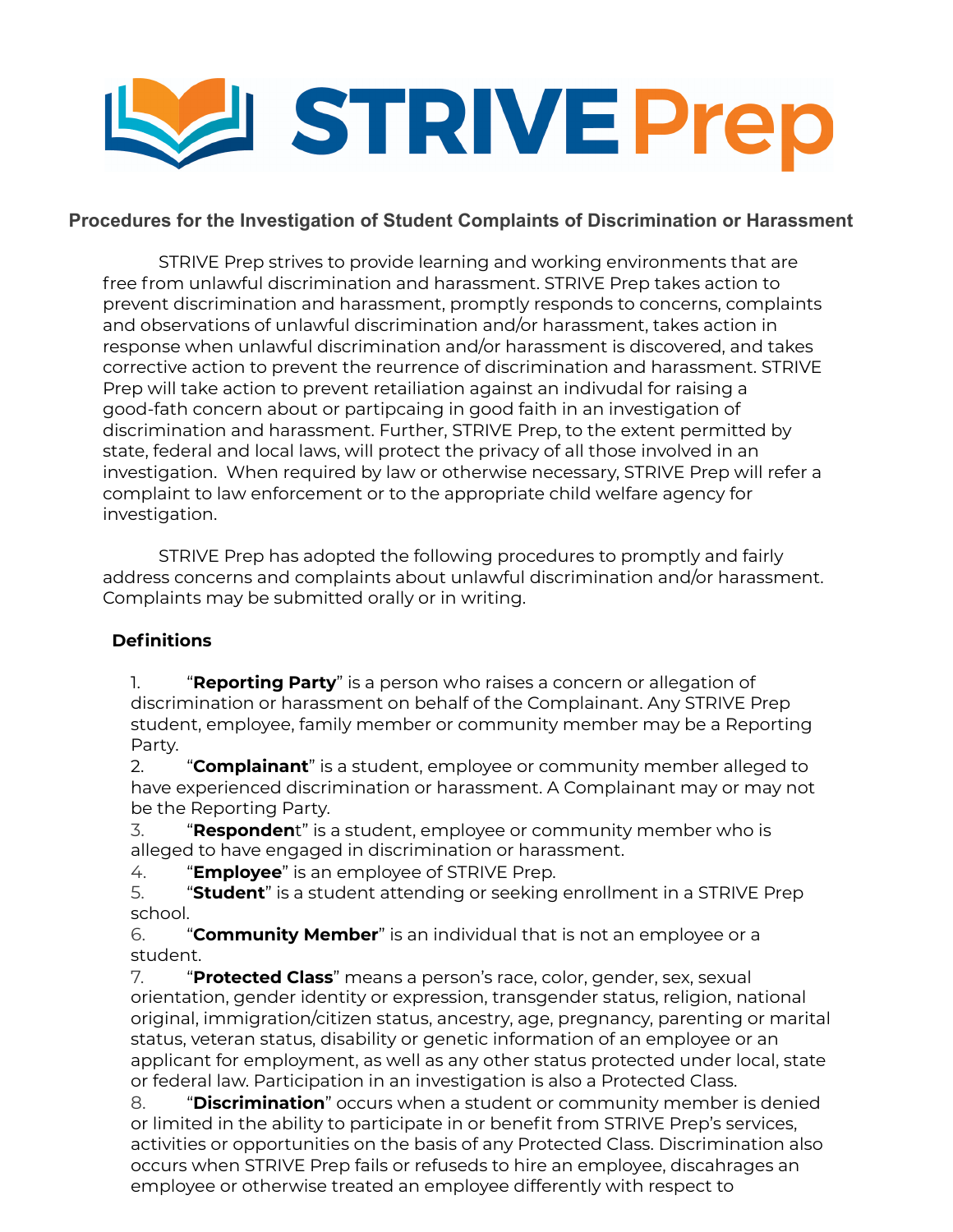compensation, terms, conditions, privileges, opportunities or status on the basis of any Protected Class. Harassment of a student, employee or community member is a form of discrimination.

9. "**Harassment**" is any unwelcome, verbal, written, graphic, physical or other conduct of a student, employee or community member based on or directed at a person's Protected Class status that is sufficiently severe, pervasive or persistent to either:

(1) interfere with a student's or community member's ability to participate in STRIVE Prep's services, activities or opportunities; or

(2) alter an employees' conditions of employment or create a work environment that is a reasonable person would consider intimidating, hostile or abusive; or

(3) substantially disrupts the orderly operation of the school.

Whether conduct is sufficiently severe, pervasive, or persistent to amount to harassment depends on a number of factors, including:

(A) the type, frequency, and duration of the conduct;

- (B) the relationship between the individuals involved;
- (C) the age, education level, and number of individuals involved;
- (D) the context in which the conduct occurred;
- (E) and the effect on the Complainant's education or employment.

In some cases, a single severe act—such as an act of physical violence—can amount to harassment if the act is based on a Protected Class. When considering whether a single act of physical violence amounts to harassment, the important question is the severity of conduct, not whether the conduct fits within the definition of any specific crime or basis for discipline. The more severe the conduct, the less the need to show a repetitive series of incidents.

# **Sexual Harassment Prohibited 1**

Unwelcome sexual advances, requests for sexual favors, or other verbal, non-verbal, or physical conduct of a sexual nature may constitute sexual harassment, even if the harasser and the student being harassed are the same sex and whether or not the student resists or submits to the harasser, when:

- 1. Submission to such conduct is made either explicitly or implicitly a term or condition of a student's participation in an education program or activity;
- 2. Submission to or rejection of such conduct by a student is used as the basis for education decisions affecting the student; or
- 3. Such conduct is sufficiently severe, persistent, or pervasive such that it limits a student's ability to participate in or benefit from an education program or activity or it creates a hostile or abusive educational environment. For a one-time incident to rise to the level of harassment, it must be severe.

Any conduct of a sexual nature directed by a student toward a staff member or by a staff member to a student is presumed to be unwelcome and shall constitute sexual harassment. Acts of verbal or physical aggression, intimidation, or hostility based on sex, but not involving conduct of a sexual nature may also constitute sexual harassment.

Sexual harassment as defined above may include, but is not limited to:

Please note that in addition to the definition of sexual harassment above, STRIVE Prep adheres to the Title IX definition of sexual harassment and in all cases where conduct meets the [Title](https://docs.google.com/document/d/1MTVjsH65qbvLfnKcivB0aICf3V6mi9lWrKH_D1_DjnM/edit?usp=sharing) XI definition of Sexual Harassment, STRIVE Prep will follow the Title IX **Grievance [Procedures](https://docs.google.com/document/d/1MTVjsH65qbvLfnKcivB0aICf3V6mi9lWrKH_D1_DjnM/edit?usp=sharing).**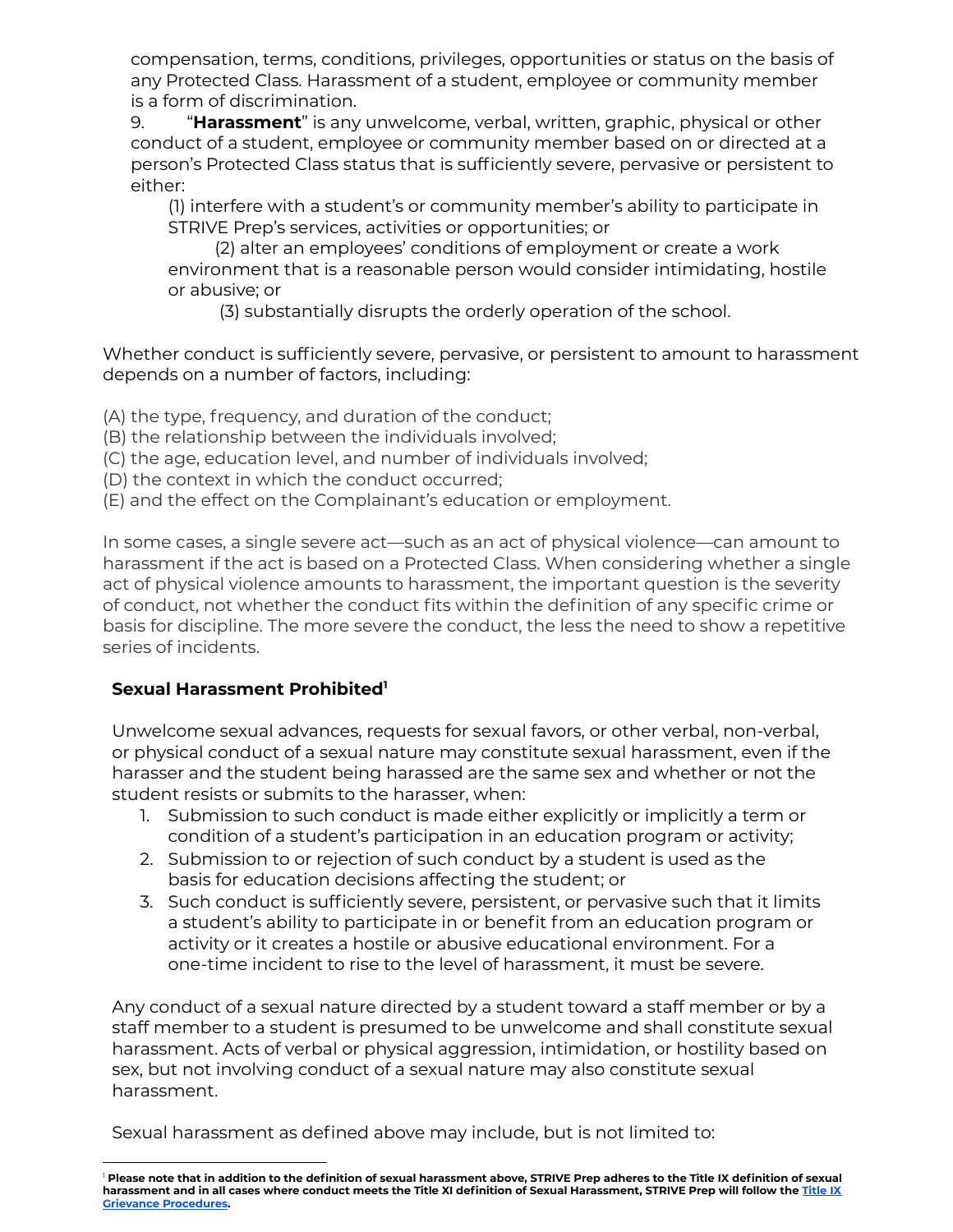- 1. Sex-oriented verbal "kidding," abuse, or harassment;
- 2. Pressure for sexual activity;
- 3. Repeated remarks to a person with sexual implications;
- 4. Unwelcome touching, such as patting, pinching, or constant brushing against the body of another;
- 5. Suggesting or demanding sexual involvement, accompanied by implied or explicit threats concerning one's grades or similar personal concerns; or
- 6. Sexual violence.

10. "**Retaliation**" occurs when STRIVE Prep, or an employee acting on behalf of STRIVE Prep, intimidates, coerces, or discriminates against an individual because the individual raised a good-faith concern about or participated in good faith in an investigation of discrimination or harassment. STRIVE Prep will investigate and respond to an allegation of retaliation in the same manner as an allegation of discrimination or harassment. Employees shall cooperate with STRIVE Prep Investigations in good faith.

#### **Complaint Procedure**

Any student, employee, or community member who believes they have been a victim of, or a witness to, discrimimation or harassment may make a complaint by:

- 1. Notifying, in writing or verbally, the campus principal or assistant principal of culture; or
- 2. Emailing **reportdiscrimination@striveprep.org**.

Every employee of STRIVE Prep shares in the responsibility of preventing and responding to discrimination and harassment. If an employee is notified about an allegation of discrimination or harassment or about conduct or events reasonably suggesting that discrimination or harassment has occured or personally observed such conducts or events then the employee shall take immediate action in response to the notification or observation. Appropriate steps may include, but are not limited to:

- A. Encouraging the individual raising the allegation to make a complaint directly with the campus principal or assistant principal for culture;
- B. Immediately notifying a supervisor, a school administrator or a member of the Central HR team; or
- C. Emailing **reportdiscrimination@striveprep.org**

Employees must report all all instances of discrimination or harassment that they observe or are notified of. If observing conduct that is or could be considered discrimination or harassment involving students, employees shall take reasonable and immediate steps to ensure student safety.

Any person making a complaint of discrimination or harassment must-to the best of their ability- provide a detailed description of the allged conduct or events, the dates the alleged events occurred, the names of the parties involved and the names of any witnesses. The complaint shall be made as soon as possible after the incident.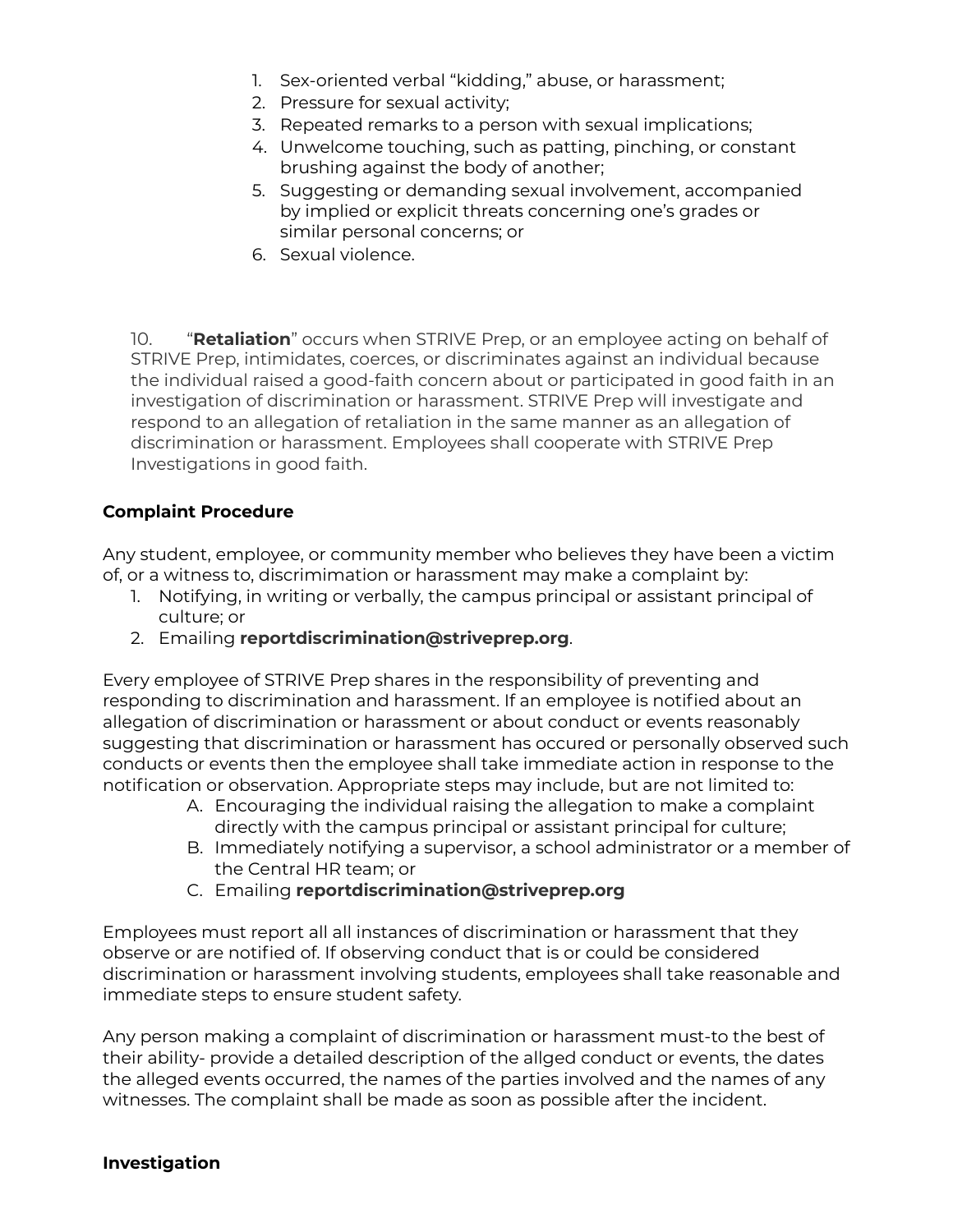### **1. Initial Review of Complaint and Meeting with Reporting Party and/or Complainant**

Upon receiving the complaint, the responsible STRIVE Prep Designee<sup>2</sup> (either a member of HR, the principal/assistant principal of culture at the campus where the alleged event occurred or STRIVE Prep's Title IX Coordinator), will meet with the Reporting Party or the Complainant in order to obtain a clear understanding of the basis of the complaint. This meeting will occur as soon as possible, but no later than five (5) business days after the Designee receives the Complaint.

Upon receipt of the complaint, the campus or central Designee shall take appropriate and immediate action, given the facts alleged in the complaint, to ensure the safety of the Complainant and/or of the school environment.

During the initial meeting, the Designee will obtain a clear understanding of the basis of the complaint. The Designee will document any details that clarify or expand upon the original Complaint.

If the facts of the Complaint, as clarified during the initial meeting with the Reporting Party and/or Complainant, do not amount to discrimination or harassment or the Designee concludes there is no reasonable possibility that discrimination or harassment occured to the Complainant or to another person then the Designee may conclude that an investigation will not begin. The Designee will notify, either verbally or in writing, the Reporting Party and/or Complainant of the conclusion and the reasoning for the conclusion to the extent allowable by law or policy. The Designee shall document the conclusion (including the rationale for determining that harassment/discrimination did not occur and an investigation is not warranted), including the time/date that he/she/they spoke to the Reporting Party and/or Complainant. If the Designee determines that an investigation will not begin, then the Designee does not need to hold an initial meeting with the Respondent or otherwise initiate an investigation.

If the Designee determines that harassment/discrimination did not occur, but a violation of STRIVE Prep policies/procedures did occur, the Designee will refer the matter to the appropriate staff member for action.

# **2. Initial Meeting with Respondent**

If the Designee determines that an investigation is warranted, then the Designee, within 5 school days following the initial meeting with the Reporting Party and/or Complainant, the Designee shall attempt to meet with the Respondent. The Designee will inform the Respondent of the allegations and document the Respondent's initial response (if any).

# **3. Contents of Initial Meetings**

At the initial meetings, the Designee shall, in addition to the steps taken above, make the following information available to the parties:

- A. a description of the complaint process;
- B. the avenues for informal and formal process;
- C. in the event both parties opt for an informal process, both the Complainant and the Respondent have the right to exit the informal process and request a formal

<sup>&</sup>lt;sup>2</sup> If the APC is named in the complaint, the principal will assume the APC responsibilities, if the principal is named in the complaint, then the school's managing director will assume the responsibilities. If a member of HR is named in the complaint, then the CEO or General Counsel will assume the HR responsibilities. When appropriate the Title IX Coordinator will assume responsibilities for investigations.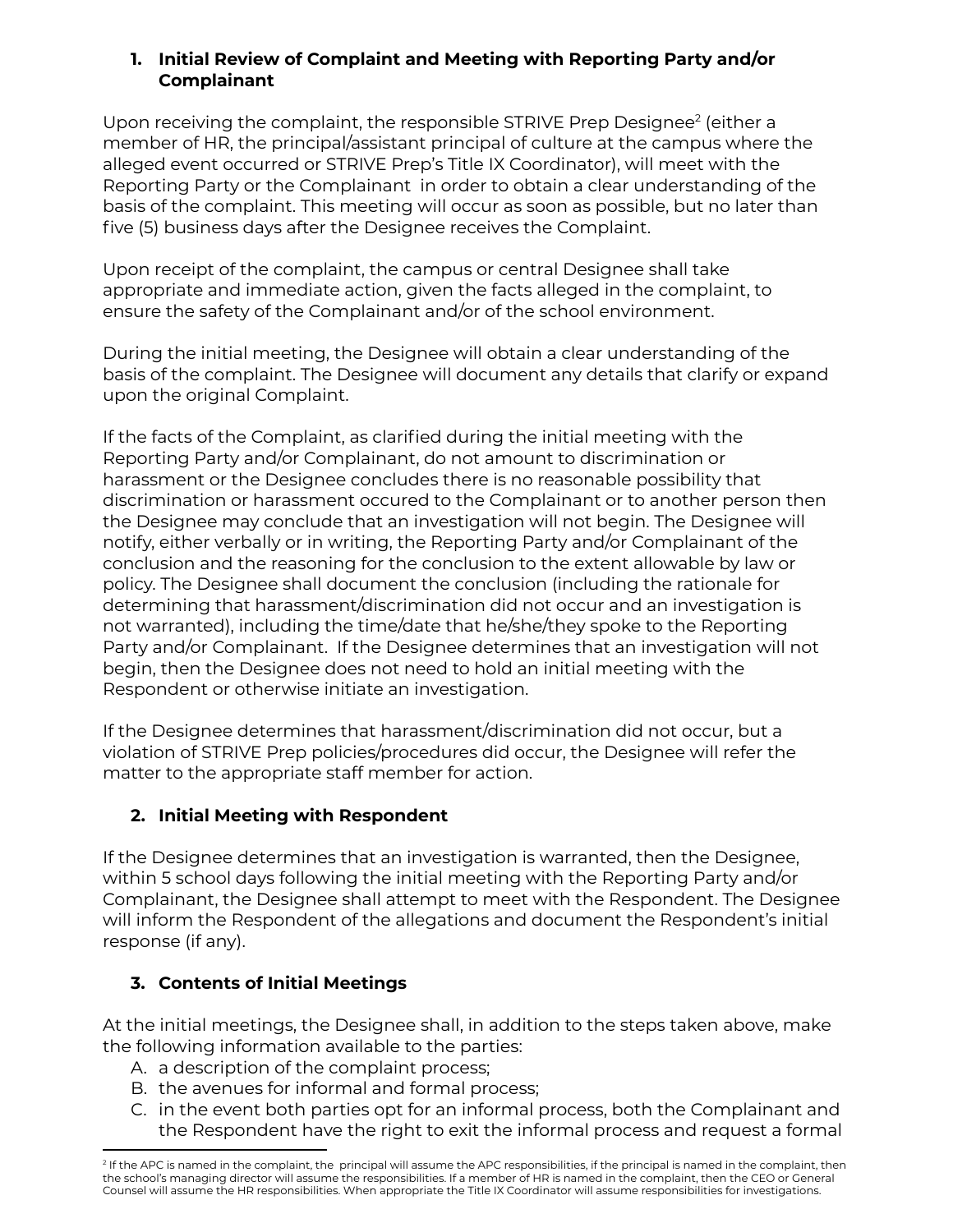investigation of the matter at any time;

- D. whether or not the Complainant filed a complaint or requested action, STRIVE Prep is required by law to take steps to correct the discrimiation/harassment and prevent its recurrence;
- E. STRIVE Prep must comply with mandatory reporting requirements, if applicable to the situation;
- F. STRIVE Prep will take action to protect Complainants, witnesses and others from retaliation for raising a good-faith concern about or participating in good faith in an investigation of discrimination/harassment;
- G. Requests for confidentiality will be honored to the extent permitted by state or federal law (while also explaining that any request for confidentiality shall be honored so long as doing so does not preclude STRIVE Prep from responding effectively to prohibited conduct and preventing future prohibited conduct and explaining that a request for confidentiality may limit STRIVE Prep's available remedies); and
- H. supportive measures available to help ensure safety and support through the process.

# **4. Supportive Measures**

During the initial meetings, the Designee shall determine whether supportive measures are appropriate to protect or support the Reporting Party and/or Complainant or the Respondent prior to the investigation or during the investigative process. Supportive measures are determined on a case-by-case basis and the timing and nature of the supportive measures will be determined by the Designee, in collaboration with others as needed. The timing and nature of the supportive measures will depend on the nature of the allegations and information gathered and the Designee will not rely on fixed assumptions that favor one party over the other.

Supportive measures can include, but are not limited to:

- A. counseling, social emotional programming or intervention (including referrals to third party service providers);
- B. extensions of time and course related adjustments;
- C. modifications of work or class schedules;
- D. restriction on contact between the parties;
- E. changes in work locations;
- F. increased security measures

Supportive measures for each party may change over time and the Designee will communicate with each party through the process to ensure that any supportive measures are necessary and effective.

Supportive measures are not disciplinary in nature. The involvement of law enforcement or child welfare agencies will not delay the implementation of supportive measures.

# **5. Effect of Law Enforcement on Investigation**

As soon as the Designee reasonably believes that a law enforcement or child welfare investigation will commence, the Designee will:

A. temporarily suspend internal investigation efforts (Note: The implementation of supportive measures is not part of an internal investigation, and supportive measures must not be delayed pending completion of an external agency's investigation); and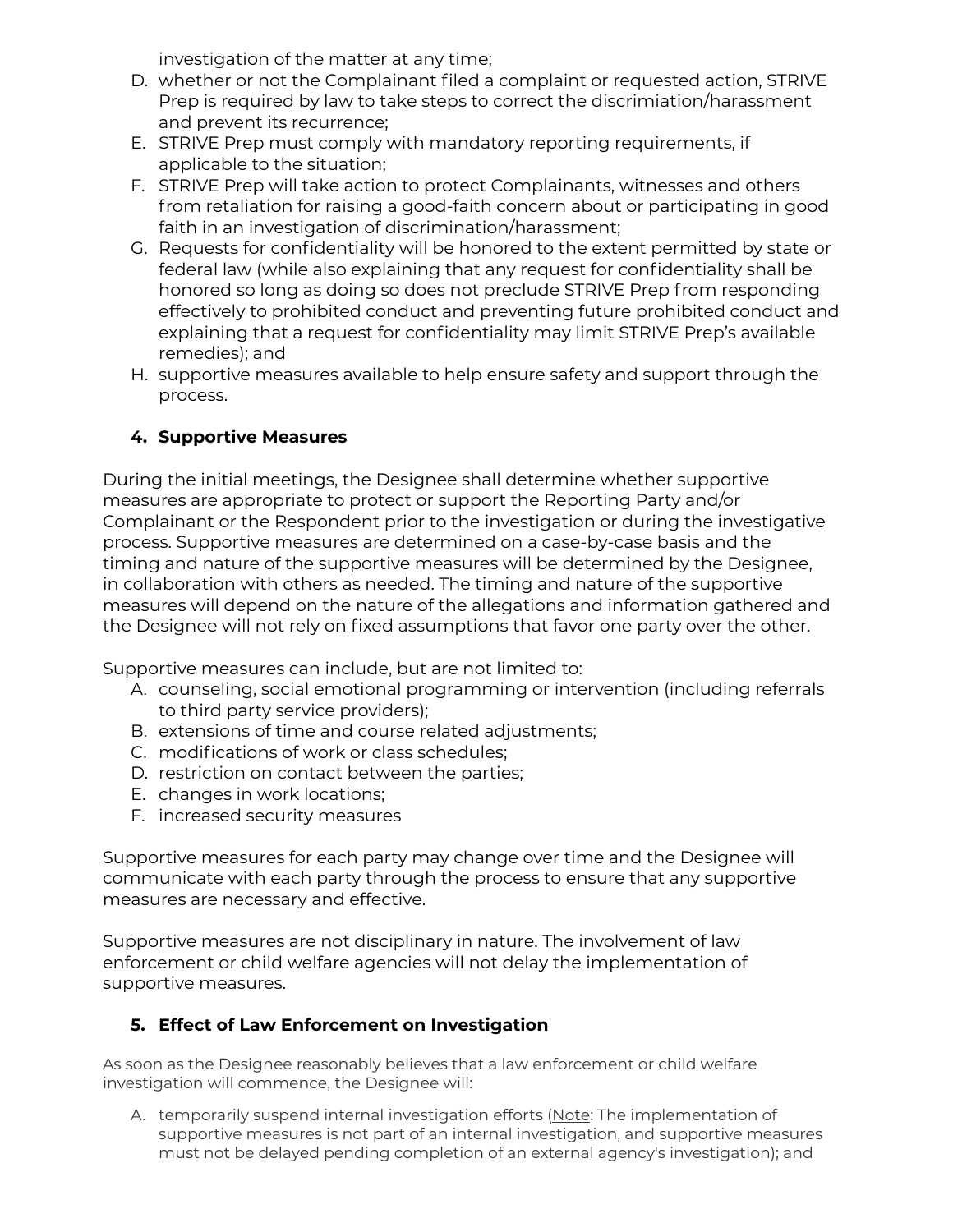B. send whatever information the Designee has collected to the Central Coordinator<sup>3</sup>.

Beginning no more than seven days after the Central Coordinator or Designee becomes aware that STRIVE Prep may proceed with the internal process, the Designee will conduct the remainder of the investigation.

The continuation of an internal investigation during an external agency's investigation may be permissible in exceptional circumstances, as determined by the Central Coordinator in consultation with the appropriate Central/District departments.

# **6. Informal Action**

If the Complainant and the Respondent requests that the matter be resolved in an informal matter, and the Designee believes that the matter is suitable for informal resolution, the Designee may attempt to resolve the matter informally through mediation, counseling, educational, directive or other means. If both parties feel a resolution has been achieved through the informal process, and the Designee reasonably believes that no further action is necessary to end, correct the effects of, or prevent future harassment/discrimiation, no further action must be taken. The information process should be concluded within 21 calendar (not including school holidays/vacations) of the initial meeting with the Respondent. The Designee will document the conclusion of the matter and notify the parties of the outcome and any steps taken to resolve the matter.

No party shall be compelled to resolve a complaint of discrimination or harassment informally and either party may request an end to an informal process at any time. **Informal resolution shall not be used to process complaints against a school employee by or involving a student(s) and shall not be used between students where the underlying offense involves sexual assault or other act of violence**.

# **7. Formal Action**

If informal resolution is inappropriate, unavailable, or unsuccessful, the Designee shall promptly investigate the allegations to determine whether and/or to what extent, discrimination or harassment has occurred. During the investigation, the parties will be given the opportunity to identify witnesses and other relevant information.

The Designee may consider the following types of information in determining whether discrimination or harassment occurred:

- 1. Statements by any witness to the alleged incident;
- 2. Evidence about the relative credibility of the parties involved;
- 3. Evidence relative to whether the Respondent has been found to have engaged in prohibited conduct against others;
- 4. Evidence of the Complainant's reaction or change in behavior following the alleged prohibited conduct;
- 5. Evidence about whether the Complainant, Reporting Party or others took action to protest the conduct;
- 6. Evidence and witness statements presented by the parties involved(or as obtained by the Designee);
- 7. Other contemporaneous information/evidence, and/or
- 8. Any other information deemed relevant by the Designee.

<sup>3</sup> Information will be sent via email to **reportdiscrimination@striveprep.org**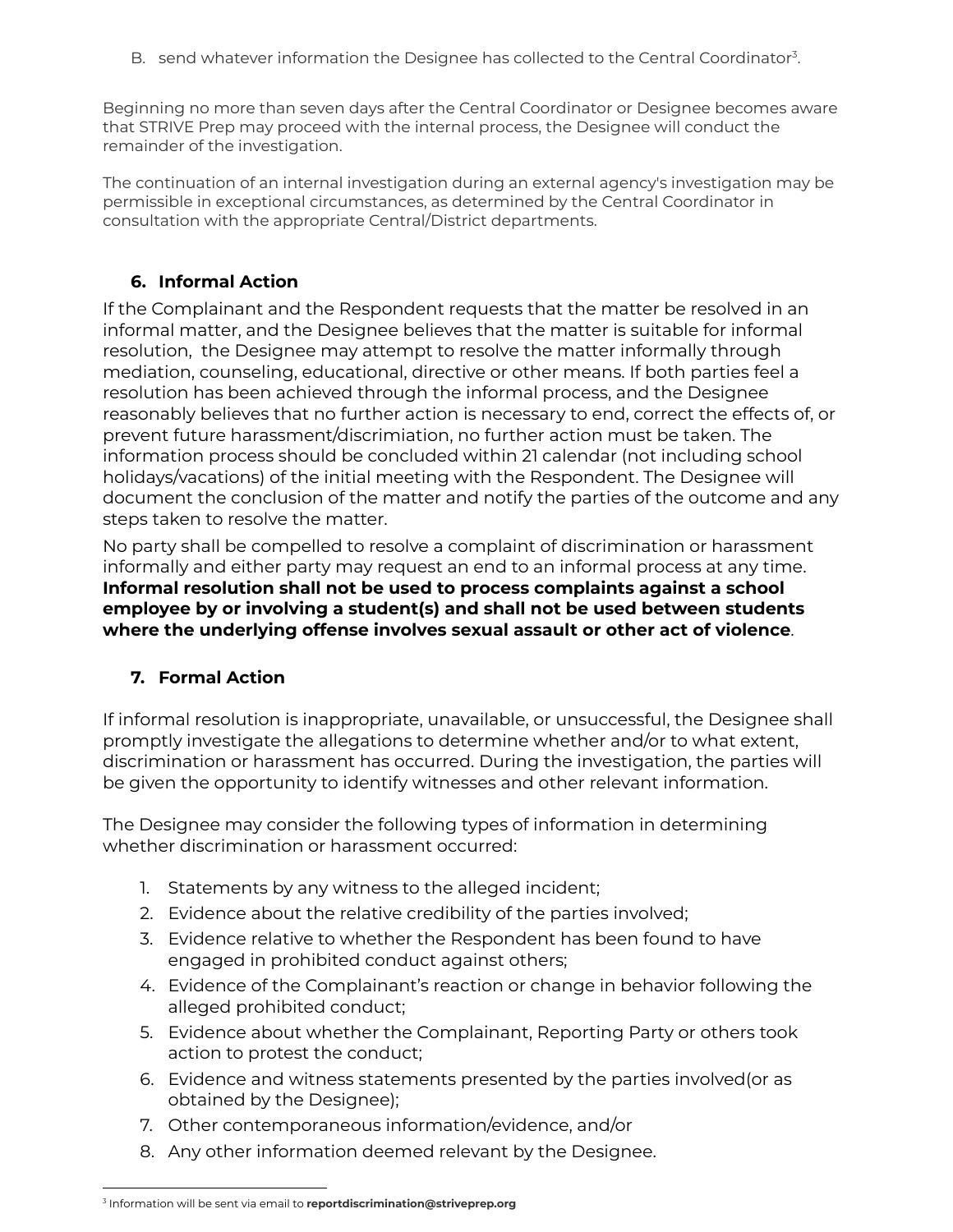In deciding whether discrimination or harassment occured, the Designee will consider all reveant circmastances and shall use a preponderance of the evidence standard. A finding by law enforcement that no wrongdoing occurred will not determine the Designee's investigation outcome.

## **8. Investigation Report and Findings**

Upon concluding a formal investigation, the Designee will prepare a written report containing the Designee's findings. The report will include, but not be limited to, a summary of the and recommendations, including but not limited to proposed disciplinary action for students and/or employees as appropriate and support for the Complainant and Respondent and any other individuals impacted by the behavior.

The Designee will submit the written report to STRIVE Prep's Central Office via **[reportdiscrimination@striveprep.org](mailto:reportdiscrimination@striveprep.org)** within 28 calendar days following the Designee's initial meeting with the Respondent.

To the extent permitted by federal and state law, the Designee will notify all parties of the final outcome of the investigation and all steps taken by STRIVE Prep within seven days after submitting the report.

## **9. Preventive and Corrective Action**

If the Designee determines that discrimination or harassment occurred, the Designee will determine reasonable steps to end the discrimination or harassment; prevent its recurrence; and correct its effects, if appropriate. The Designee may consult with the Complainant and Respondent, and other appropriate STRIVE Prep staff. This determination will occur no more than seven calendar days after the parties are notified of the investigation outcome, and any identified steps should be implemented as soon as practicable.

Such steps may include, but are not limited to:

- a. separating the parties,
- b. providing counseling for either or both of the parties,
- c. modification of work or class locations,
- d. restructuring reporting relationships,
- e. taking disciplinary or corrective action against the Respondent in accordance with applicable District policies.

These steps should not penalize the Complainant. Additionally, in determining these steps, care should be taken to protect the privacy of all parties in accordance with federal and state law.

In some cases, the Designee may recommend that a school or department implement preventive measures—such as training or education—even after determining that discrimination or harassment did not occur. In every case, whether or not discrimination or harassment occurred, the school or department should take steps to protect the Reporting Party, the Complainant, Respondent, witnesses, and others from retaliation for participating in the investigation.

### **10. Appeal**